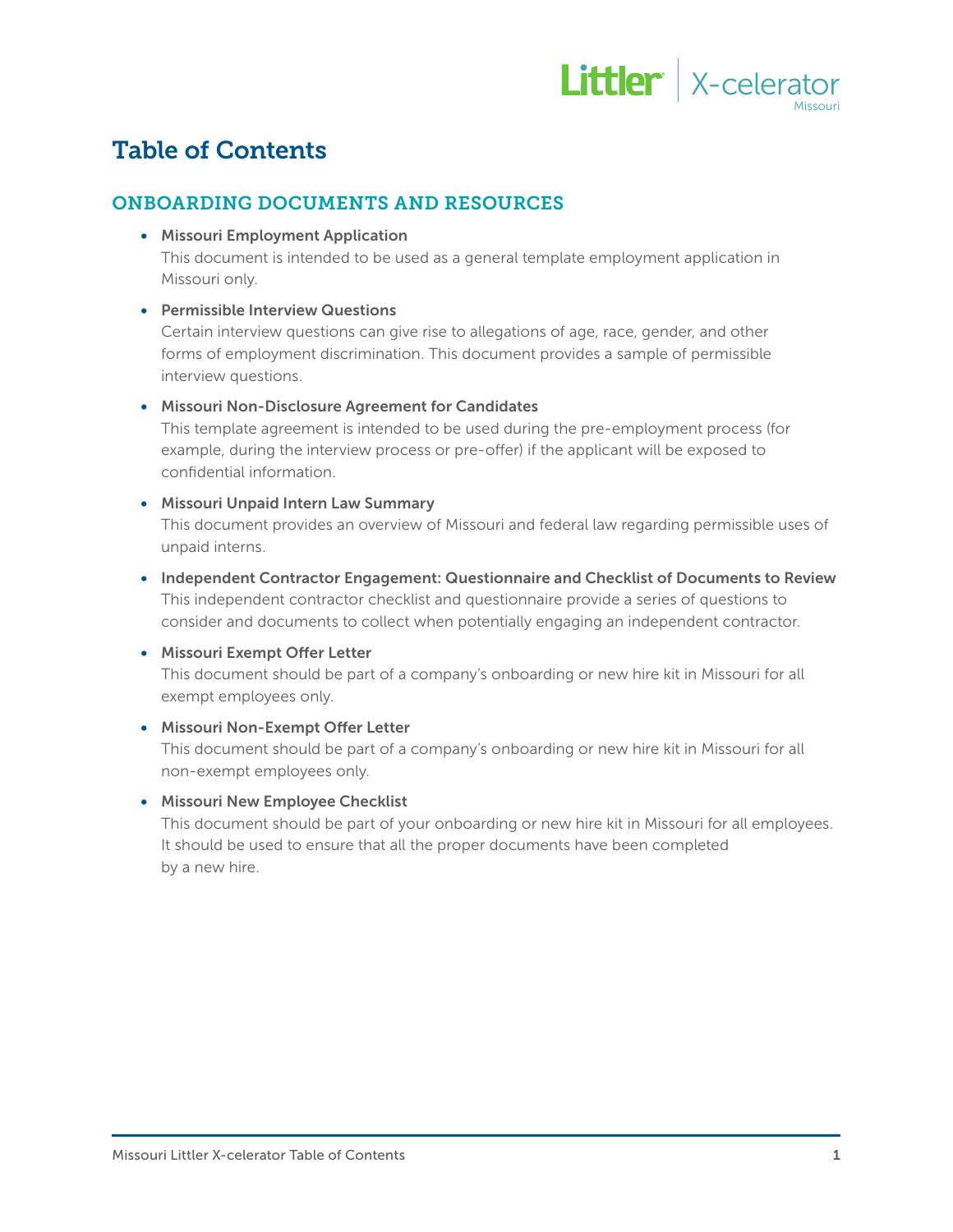

# CONTINUING EMPLOYMENT DOCUMENTS AND RESOURCES

#### • Missouri Personnel File Guidance

This checklist provides a list of documents Missouri employers are advised to include in an employee's personnel file. It also describes the manner in which these documents should be maintained.

#### • Sample Missouri EEO Policy

This template equal employment opportunity policy summarizes the employer's commitment to diversity, including its refusal to tolerate discrimination and harassment and its prohibition against retaliation.

#### • Performance Review

This employee performance review should be completed by the employee's manager or supervisor at least once per year. It allows the employee's manager or supervisor to assess the employee's performance during the year or past performance period. The performance review should be signed by the employee and the employee's manager or supervisor. An original copy should be kept by the company in the employee's personnel file and copies should be given to the employee and the employee's manager or supervisor.

#### • Disciplinary Notice

This disciplinary notice should be used to document verbal or written warnings given to employees regarding unsatisfactory areas of their job performance, which the employee must correct in order to avoid further disciplinary action, up to and including termination. The notice should be signed by the employee and the employee's manager or supervisor. An original copy should be kept by the company in the employee's personnel file and copies should be given to the employee and the employee's manager or supervisor.

#### • Performance Improvement Plan (PIP)

This document should be provided to an employee whose job performance is unsatisfactory. The purpose of this PIP is to confirm the company's expectations for the employee (in as much detail as possible) going forward and to ensure immediate, significant and sustained improvements in the areas described in the document. The goals set forth in the PIP must be reasonable. The PIP should be signed by the employee and the employee's manager or supervisor. An original PIP should be kept by the company in the employee's personnel file and copies should be given to the employee and the employee's manager or supervisor.

#### • Missouri Leaves of Absence Guide

This document is a quick reference guide to determine which leaves of absences apply to companies with a certain number of employees under Missouri law.